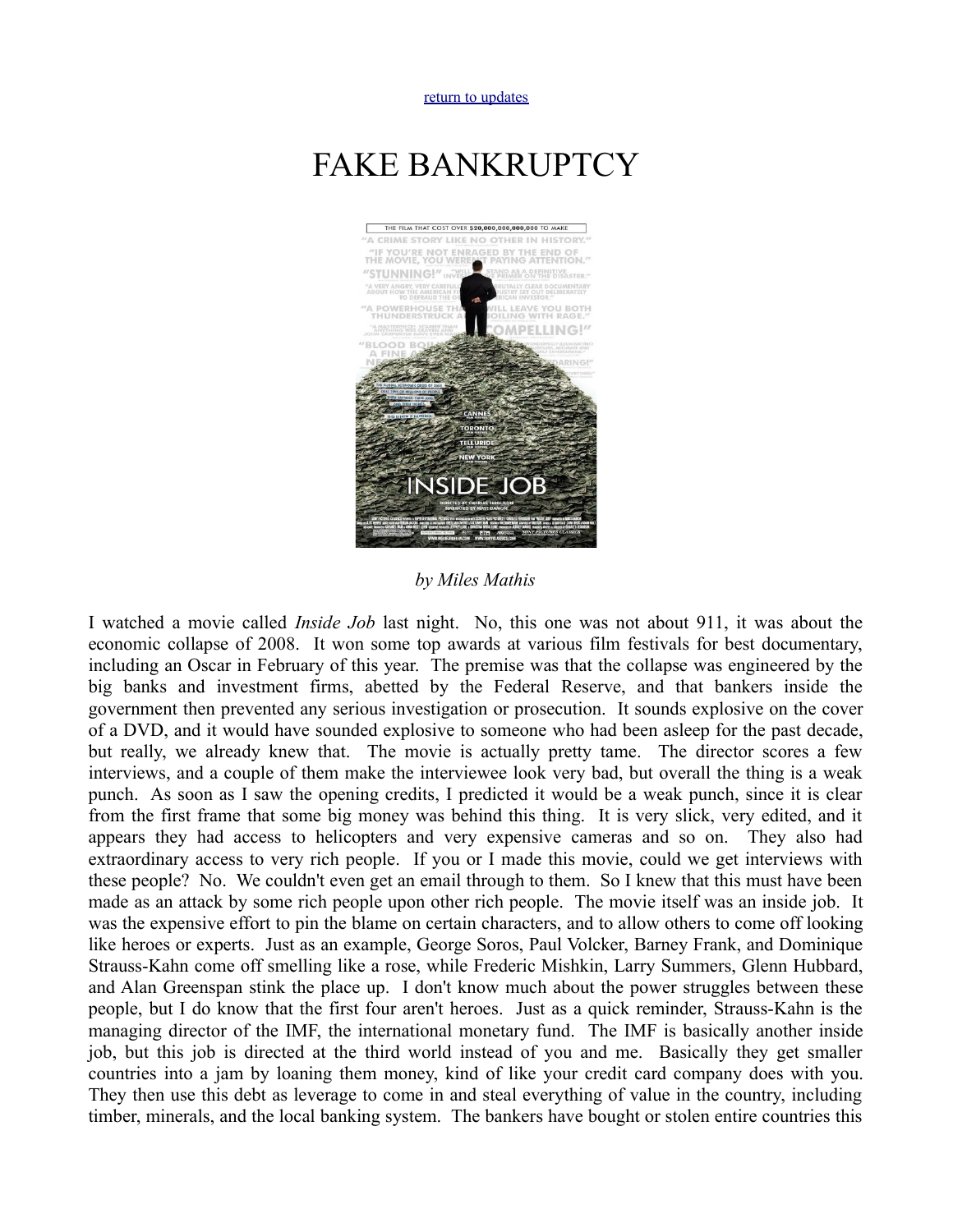[Addendum, May 16, 2011: Strauss-Kahn has just been [arrested and denied bail,](http://www.bbc.co.uk/news/world-us-canada-13417712) charged with attempted rape. I assume this is the bankers getting back at him for his appearance on *Inside Job*, among other things.]

*Inside Job* claims on its cover that it will engage and enrage you, but it actually acts to do just the opposite. The tone of the director/interviewer Charles Ferguson is surprisingly calm and nonconfrontational. The music tries to convince us he is asking tough questions, but he never is. He only asks a couple of slightly uncomfortable questions, the kind that might impress teenage girls. But those he is interviewing don't appear too concerned. He keeps asking them if they are contrite, for instance. That is sort of like asking a shark if he is contrite for eating a fish. The question must appear ridiculous to these people. OF COURSE they don't have any conscience. If they had, they wouldn't be sitting there looking smug and overfed. I keep expecting them to laugh in his face, or say to him "poor boy." One of them (Hubbard) says, "Take your best shot!" And this is the best shot Ferguson can come up with? Trying to appeal to their sense of honor? This movie is really only directed at the most naïve in the audience.

Ferguson is not only deflecting attention from certain people, who probably put the money up for this movie, he is deflecting attention from certain facts and issues. As another example, he uses the strange method of small white text on a large black background to impart some of the most explosive facts, with no narration and no emotional music. Eliot Spitzer's demise to a sex scandal is just one these played-down facts. The people I was watching the movie with didn't even understand that Eliot Spitzer was the guy talking before that text went up, since he is tagged only once at the beginning of the movie, for a second or two, and I am not sure he was tagged as the Attorney General and then Governor of New York State.

And, although the title of the movie implies that the whole "job" was manufactured from the inside, the movie itself plays this down, making the audience think it was an accident, or at worst the result of deregulation. We are made to think, "If just the Glass-Steagall Act had remained in place!" or "If only the regulator Brooksley Born hadn't been sat on by Larry Summers!" While the truth is, neither one of those things mattered at all. Even now, we have laws against fraud and collusion and racketeering and so on, but they aren't being enforced because the bankers own the SEC, Congress, and the Justice Department. If we still had the Glass-Steagall Act in place, Congress would have to enforce it, wouldn't they? They don't enforce anything anymore. It is a free-for-all. All laws are being ignored. All these people from Larry Summers to Glenn Hubbard to Hank Paulson have just decided to do what they want, knowing that no one will stop them. They say, "Yeah, I did it, what are you going to do about it?" It is clear what we are going to do about it. Nothing. The only thing we do about inside jobs is make documentaries. These crooks aren't bothered by documentaries, which is why they go on camera. They say, "Make all the documentaries you want, we love to see ourselves on camera!"

But the reason I decided to write this paper has to do with none of this. I only write papers when I have something to tell you that no one else is telling you. In the movie, one expert is saying that physicists and mathematicians went into economics instead of science sometime in the 1990s, seeing an opening there. Like professors going to Vegas, they detected a weakness in the system and saw how to exploit it. That got my mind to turning. I moonlight as a mathematician and physicist, as some of you may know, and I am pretty good at spotting holes. So what hole did these guys really crawl through? Have we understood the mechanism even now? I don't think so. What I will suggest now is just a hypothesis, but I came to it by the normal methods of deduction.

## way.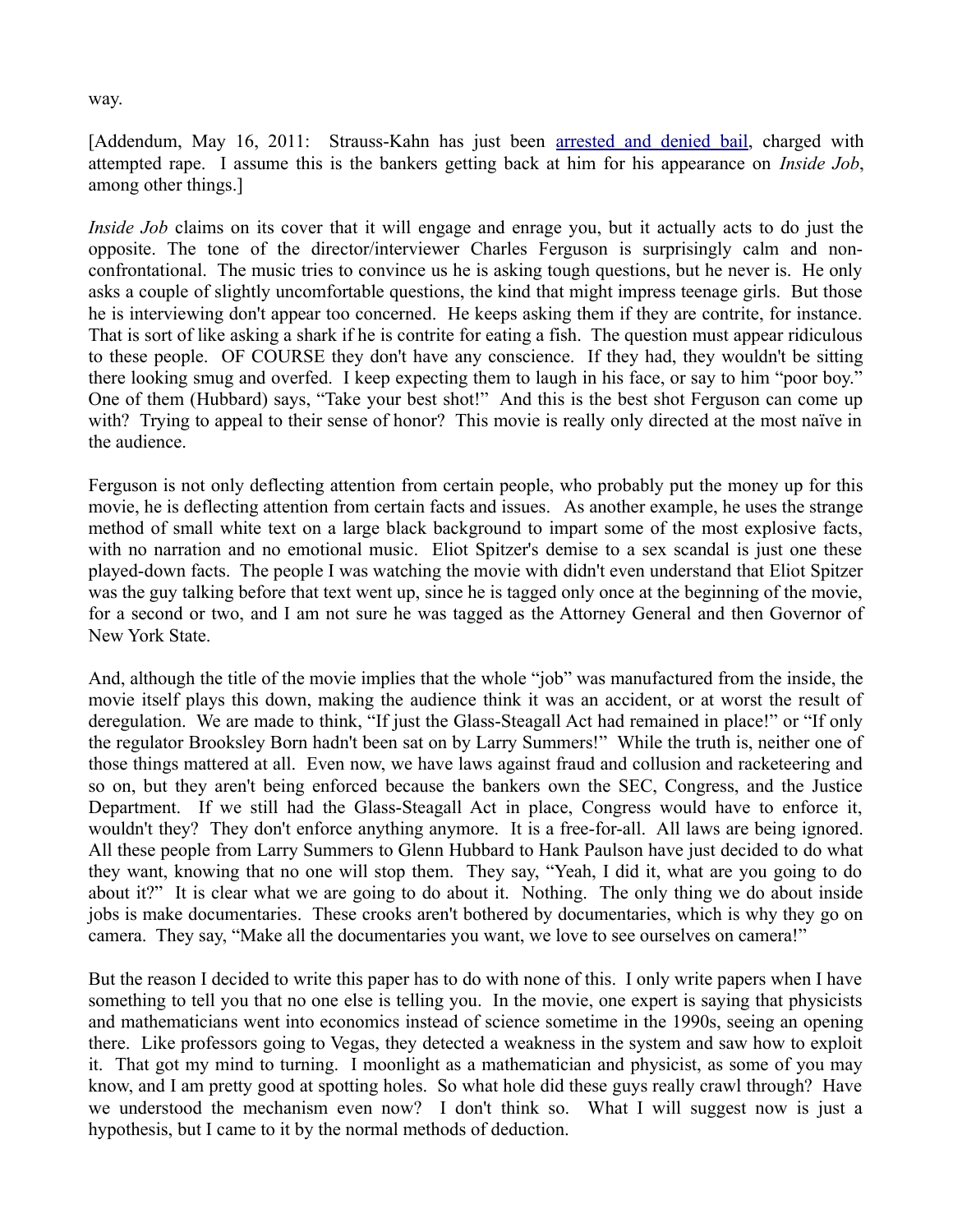Again and again we have been told that the rating agencies like Standard and Poor's failed to see this coming. They were still giving AIG a triple A rating up to the end, for instance. In the movie this fact is crammed down our throat, and it finally reached my stomach. I digested it. Most people have come to the conclusion that these rating agencies were either very incompetent, or they were bought by the banks. Neither of these conclusions are stated in the film, but they are implied. I think there is a third possibility. Keep that in mind while I hit some other things.

In one kind of insurance fraud, you buy a life insurance policy on a person close to you, and then that person fakes his death. You both collect the money and split it. Remember that also.

We have found out over the past decade that the stock market is rigged. We always knew about insider trading, but it turns out that is only a sidelight. It turns out that those who run the big exchanges are like the owners of a big casino. The odds are always in their favor, they know what is happening before it happens, and they often create the odds directly, by being in control of the machines. Not only do they have huge buying and selling power, through which they can push prices up or down, but they now actually have control of the computers. Just as the voting computers can be hacked or controlled, so can the machines that run the stock exchanges. They can now produce numbers in the machines without actually making real trades. Some of this we learned from high profile cases like Bernie Madoff, who was the Chairman of both NASDAQ and NASD, and some we deduce. We deduce the hacked machines from two things: unexplained ups and downs in the ticker, too great and too fast to be explained by actual trades, and by the hacking of voting machines. If voting computers can be hacked, so can trading computers. In the modern world, those who control the machines control the action. Remember that.

The ex-broker and options trader Max Keiser has said on European television that Goldman Sachs is currently stealing \$100 million a day directly from the exchanges. If you do your research, you will find that is exactly how they are doing it. They control the machines. They run the casino.

Another curious fact we learn from the movie, a fact most pass by, is that Lehman Brothers was taken into bankruptcy by the Fed itself, behind closed doors. That's right, the Fed just *announced* that Lehman Brothers was bankrupt. Other than that, we have no proof Lehman Brothers actually was bankrupt. No autopsy or final audit was done. You will say we have the ticker, which shows the nosedive, but I just showed you that can be faked. This is one of a million reasons the Fed does not want an audit.

Nobody ever goes where I am going here because they assume that Lehman Brothers didn't want to be bankrupt. People just assume that companies wish to avoid bankruptcy. But, considering all the actions of the executives of LB leading up to 2008, that isn't a very good assumption. According to the mainstream storyline, they made a series of not only bad investments, but ludicrously bad investments, investments that not even deregulation or greed can explain. We are told they had no concern for the health of the company, since they felt assured of their private money regardless. But of course that means they *didn't* wish to avoid bankruptcy. Most people interpret this to mean they didn't care one way or another, since they were so callous, but I interpret it to mean that they *did* wish the company to be bankrupt. In other words, bankruptcy was not an accident, it was the plan.

You will say, "Yes, we know they drove their company into the ground." But that is still missing my point. I don't believe they *did* drive their company into the ground like that. What they did is fake the death of their company, in order to collect the insurance policy. Walk with me a moment. What if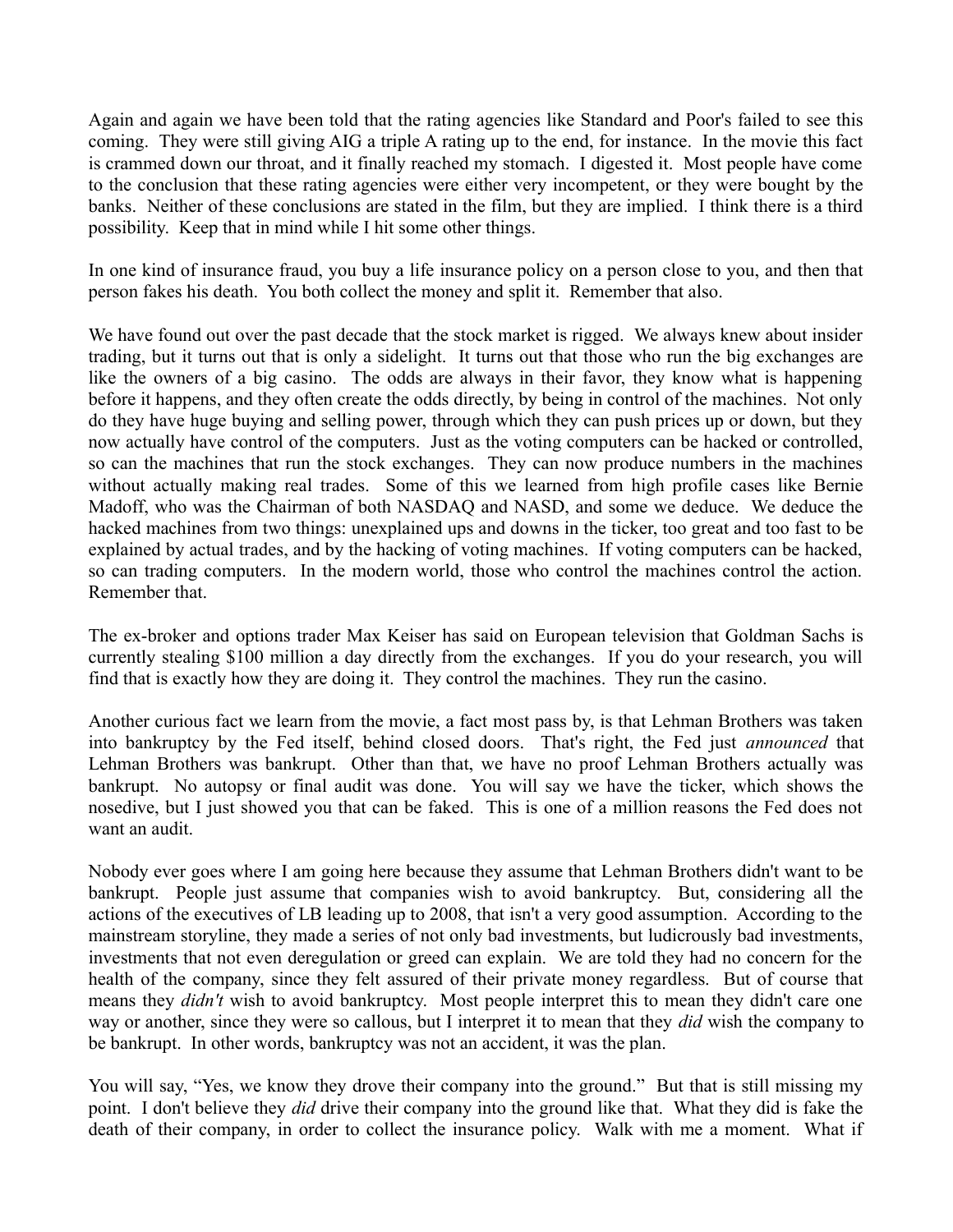Goldman Sachs, Lehman Brothers, and the Fed all agreed to fake the death of Lehman Brothers, for the larger profit of all three? That would explain why the rating agencies didn't know Lehman Brothers was insolvent. Lehman Brothers *wasn't* insolvent. The bankruptcy was faked.

We see more indirect proof of this from the actions of the company boards, who never punish their executives for appearing to gut their companies. The movie points out that these boards allow the executives to keep their salaries, pensions, and bonuses, and often even add extra bonuses at the end, as if the executives were being rewarded for the bankruptcy. No one ever makes sense of that. The movie leaves it as an open question. Why would the company boards do that? *Because the executives were following the plan.* Bankruptcy *was* the plan, and the important people in the company are profiting up to the end, and after the apparent end. What we have is insurance fraud: the fake death of a company.

You will ask, "What insurance policy did they collect on? We would know about that, because there would be a paper trail." The insurance policy was underwritten by the treasury, via the taxpayers. Lehman Brothers thought they would be bailed out, like the others, getting an infusion of free money. Goldman Sachs probably agreed to share its bets with Lehman Brothers as well. Lehman couldn't bet on its own death, but Goldman Sachs could. In the new world of derivatives betting, you don't have to have an insurable relationship in order to bet against a body. For instance, I can take a life insurance policy out on my wife, because the agency assumes I don't wish my wife to be dead. I cannot take a life insurance policy out on my mother-in-law, because the agency is not so sure of that one. But in the new world of derivatives, you can bet on anything. Goldman Sachs can easily bet on the death of Lehman Brothers, and can easily agree under the table to share the collection of that bet with Lehman, just as you would agree to share the insurance money with your wife, after you both faked her death.

But Goldman Sachs was the cleverest here, because, being in control of the Fed, Goldman Sachs could then reneg on its unwritten agreement. As soon as Lehman Brothers got behind the closed doors of the Fed, Goldman Sachs said, "Gotcha!". At that point, there is nothing Lehman Brothers could do. If the Fed and the ticker say you are dead, you are dead.

And Goldman Sachs then profited in multiple ways. One, it got rid of a competitor. Two, it got to keep the whole bet and didn't have to share with Lehman Brothers. Three, Goldman Sachs also got to dip into the treasury. Congress was so upset at the death of Lehman Brothers, and its inability to bail them out with taxpayers dollars, that it decided to shower money on Goldman Sachs instead, although Goldman was in no need of it.

Of course this led to a spate of fake deaths, because other companies like General Motors soon saw that you didn't even have to die to collect the life insurance policy. You could fake your death and still be alive, but Congress would give you your money anyway. Congress, owned by the Fed, has not turned out to be a very diligent insurer. It actually rewards fraud.

We learn two things from all this. One, these hearings in front of Congress are just dog and pony shows. We see indignant Congressmen and women supposedly grilling Geithner or Summers or Bernanke, and then doing nothing. It may as well be a Dean Martin roast for all that it matters. And those being questioned seem to understand that. At first they were just contemptuous, but after a while they just stopped showing up for the hearings. That's right, we have gotten to the point where these people just decline the invitation from Congress to be interviewed in a hearing. They say, "Charge me with something or leave me alone. Until the marshalls arrive at my door, I am not answering any questions, and not even then." They learned that from the President and Vice-President, after 911. Everybody knows Congress isn't going to do anything, so it has all become a sad inside joke.